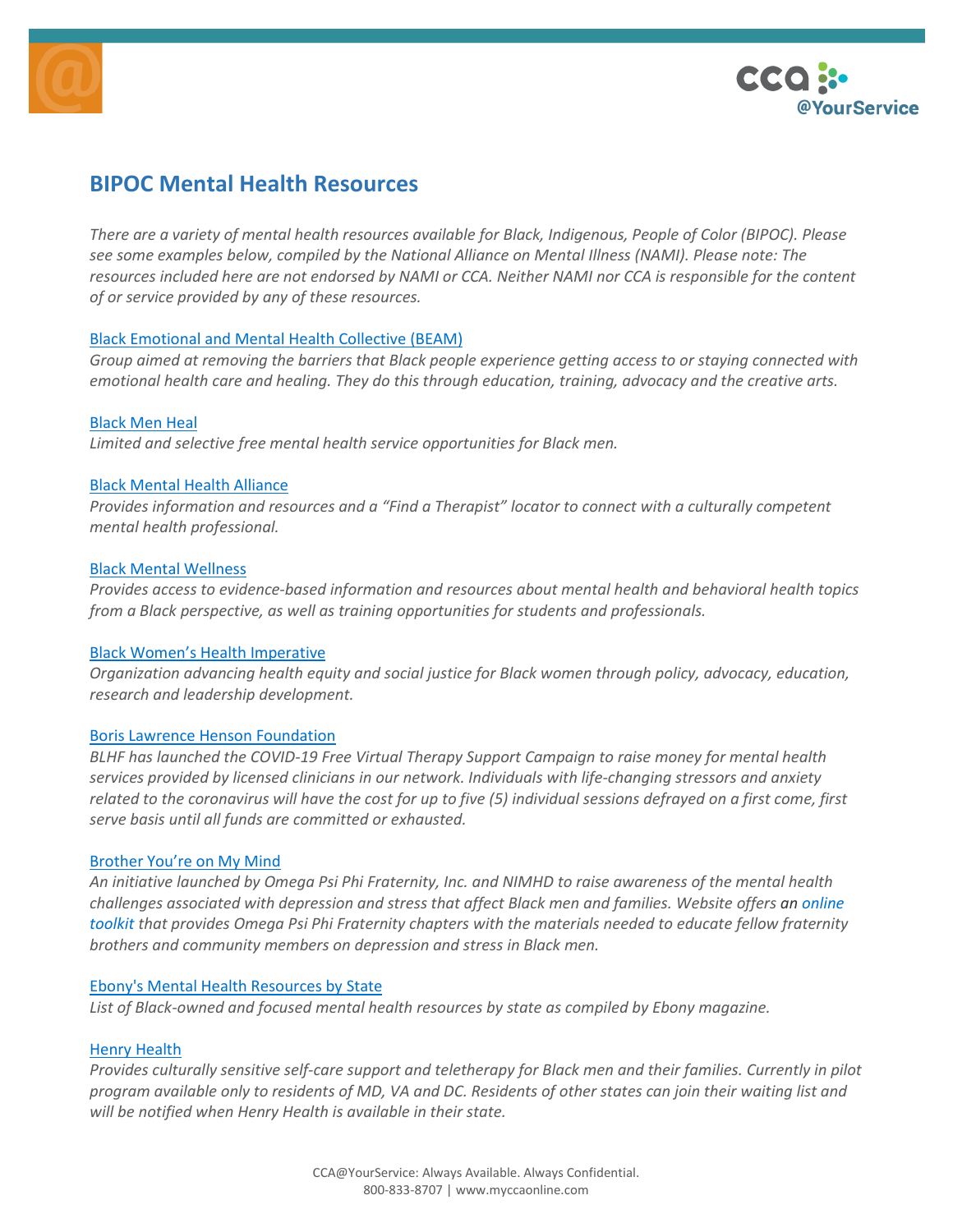



## [Melanin](https://www.melaninandmentalhealth.com/about-us/) and Mental Health

*Connects individuals with culturally competent clinicians committed to serving the mental health needs of Black & Latinx/Hispanic communities. Promotes the growth and healing of diverse communities through its website, online directory and events.*

## [Ourselves](http://www.ourselvesblack.com/) Black

*Provides information on promoting mental health and developing positive coping mechanisms through a podcast, online magazine and online discussion groups.*

## POC Online [Classroom](http://www.poconlineclassroom.com/self-care/)

*Contains readings on the importance of self-care, mental health care, and healing for people of color and within activist movements.*

## [Sista](https://www.sistaafya.com/) Afya

*Organization that provides mental wellness education, resource connection and community support for Black women.*

## [Therapy](http://www.therapyforblackgirls.com/) for Black Girls

Online space dedicated to encouraging the mental wellness of Black women and girls. Offers listing of mental *health professionals across the country who provide high quality, culturally competent services to Black women and girls, an informational podcast and an online support community.*

## The SIWE [Project](http://thesiweproject.org/)

*Non-profit dedicated to promoting mental health awareness throughout the global Black community.*

## The [Steve](https://www.stevefund.org/) Fund

*Organization focused on supporting the mental health and emotional well-being of young people of color.*

## [Unapologetically](http://www.unapologeticallyus.com/) Us

*Online community for Black women to seek support.*

## **Treatment Directories**

- Association of Black [Psychologists](http://www.abpsi.org/find-psychologists/) Directory
- Inclusive [Therapists](https://www.inclusivetherapists.com/)
- [Innopsych](https://www.innopsych.com/findatherapist)
- LGBTQ [Psychotherapists](https://www.lgbtqpsychotherapistsofcolor.com/) of Color Directory
- National Queer and Trans [Therapists](https://www.nqttcn.com/directory) of Color Network
- [Psychology](https://www.psychologytoday.com/us/therapists/african-american) Today Directory of African American Therapists
- [Therapy](https://naminational-my.sharepoint.com/personal/bsolish_nami_org/Documents/Crisis/Racism/therapyforblackmen.org) for Black Men

## **Educational Resources on Racism and Inequality**

Understanding the context of racial inequality that impacts mental health

- APA Best [Practices](https://www.psychiatry.org/psychiatrists/cultural-competency/education/best-practice-highlights/best-practice-highlights-for-working-with-african-american-patients) on working with Black patients
- APA [Mental](https://www.psychiatry.org/File%20Library/Psychiatrists/Cultural-Competency/Mental-Health-Disparities/Mental-Health-Facts-for-African-Americans.pdf) Health Facts for Black Americans (2017)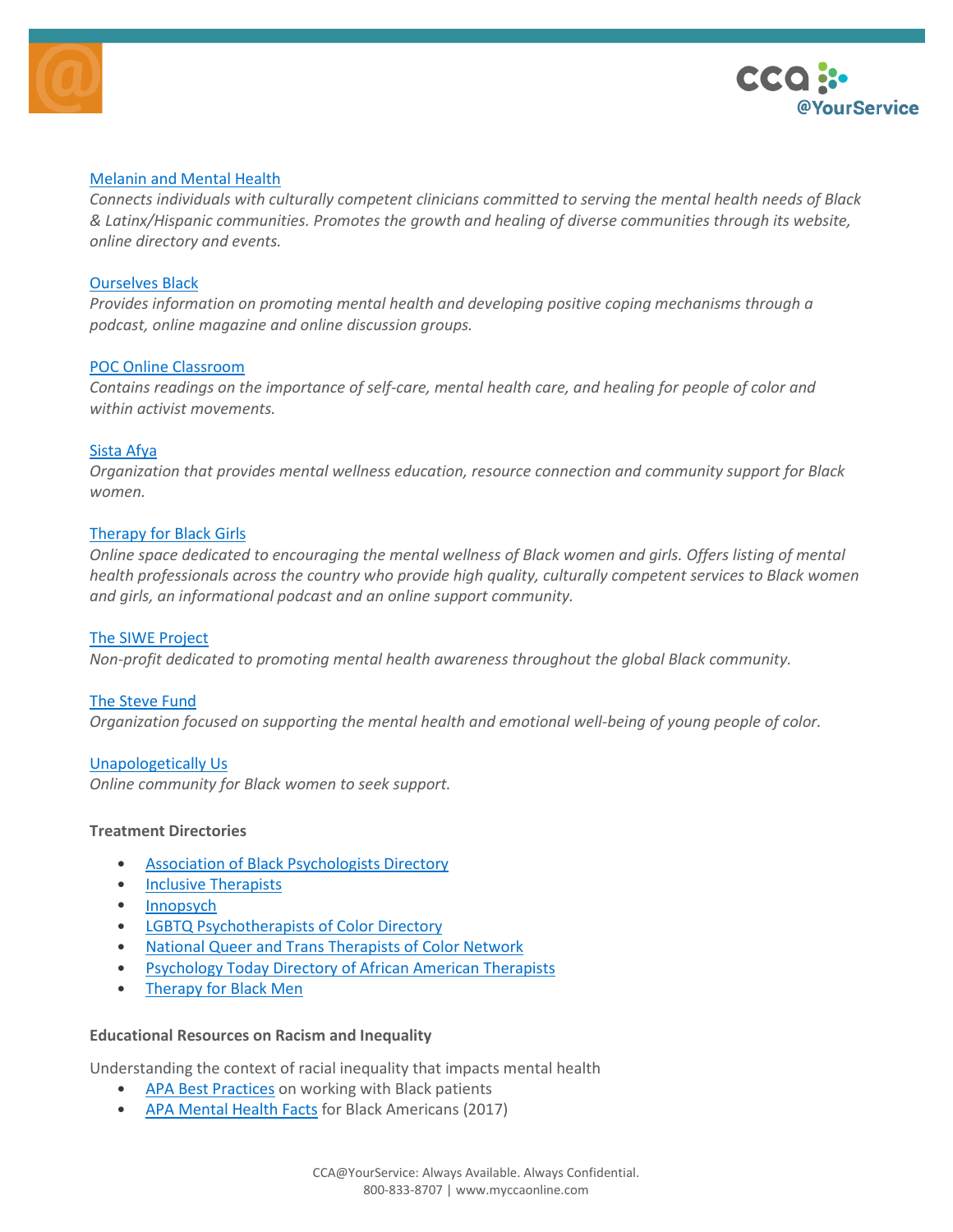



Understanding the context of racism and recent events

- [Video](https://twitter.com/thEMANacho/status/1267609472589090816) on understanding racism and the reactions to the death of George Floyd and many others
- [Video](https://www.refinery29.com/en-us/2020/05/9841376/black-trauma-george-floyd-dear-white-people?utm_source=email&utm_medium=email_share) on understanding the perspectives of your colleagues of color
- [Article](http://convention.myacpa.org/houston2018/wp-content/uploads/2017/11/UnpackingTheKnapsack.pdf) on "White Privilege: Unpacking the Invisible Knapsack"
- [List](http://bit.ly/ANTIRACISMRESOURCES) of Anti-Racism resources

Understanding and addressing the social determinants of health that impact mental health

- [Article](https://publichealthreviews.biomedcentral.com/articles/10.1186/s40985-016-0025-4) on improving the health of Black Americans and the overdue opportunity for social justice
- [Video](https://www.youtube.com/watch?v=NpEtEYN2OqM) on understanding the social determinants of health and toxic stress
- [Video](https://www.youtube.com/watch?v=eCeAzhKobk8) on the social determinants of toxic stress, specifically race and ethnic toxic stress
- APA Stress & [Trauma](https://www.psychiatry.org/psychiatrists/cultural-competency/education/stress-and-trauma/african-americans) Toolkit for treating Black Americans in a changing political and social environment
- The Robert Wood Johnson [Foundation](https://www.rwjf.org/en/library/features/achieving-health-equity.html) Page on Achieving Health Equity Information about why health equity matters and what you can do to help give everyone a fair shot at being as healthy as they can be.

## **Self-Care for People of Color**

Many mental health conditions are being triggered as a result of the coronavirus, the economic crisis and repeated racist incidents and death.

Learn more about mental health [conditions](https://www.nami.org/Learn-More/Mental-Health-Conditions) including anxiety [disorders,](https://www.nami.org/About-Mental-Illness/Mental-Health-Conditions/Anxiety-Disorders) [depression](https://www.nami.org/About-Mental-Illness/Mental-Health-Conditions/Depression) and [posttraumatic](https://www.nami.org/About-Mental-Illness/Mental-Health-Conditions/Posttraumatic-Stress-Disorder) stress [disorder.](https://www.nami.org/About-Mental-Illness/Mental-Health-Conditions/Posttraumatic-Stress-Disorder)

- [Article](https://www.verywellhealth.com/coping-with-anticipatory-grief-2248856) on coping with anticipatory grief
- [Article](https://cardinalatwork.stanford.edu/faculty-staff-help-center/resources/work-related/coping-traumatic-stress) on coping with traumatic stress
- [Article](https://medium.com/racial-battle-fatigue/racial-battle-fatigue-what-is-it-and-what-are-the-symptoms-84f79f49ee1e) on Racial Battle Fatigue

# **Ways to Take Action as an Ally or Champion for People of Color**

- [Article](https://www.jeffolivet.com/jeffs-blog/2020/5/29/dear-white-people-use-your-words-use-your-actions-use-your-power) on being a white ally through word, actions and power
- [Article](https://medium.com/equality-includes-you/what-white-people-can-do-for-racial-justice-f2d18b0e0234) on being a white ally for racial justice
- Community based organizations to partner with: Color of [Change,](https://colorofchange.org/) Black Lives [Matter,](https://blacklivesmatter.com/) [Change](https://www.joincampaignzero.org/#campaign) [Zero,](https://www.joincampaignzero.org/#campaign) The [Innocent](https://www.innocenceproject.org/) Project

## Books to Read

- White [Fragility:](https://robindiangelo.com/publications/) Why It's So Hard for White People to Talk About Racism by Robin DiAngelo, PhD
- How To Be An [Antiracist](https://www.ibramxkendi.com/how-to-be-an-antiracist-1) by Dr. Ibram X. Kendi
- Eloquent Rage: A Black Feminist Discovers Her [Superpower](https://read.macmillan.com/lp/eloquent-rage/) by Dr. Brittney Cooper
- Me and White [Supremacy](http://laylafsaad.com/meandwhitesupremacy) by Layla F. Saad
- So You Want to Talk [About](https://www.sealpress.com/titles/ijeoma-oluo/so-you-want-to-talk-about-race/9781580056779/) Race by Ijeoma Oluo
- The Fire Next [Time](https://www.penguinrandomhouse.com/books/7753/the-fire-next-time-by-james-baldwin/9780679744726/teachers-guide/) by James Baldwin
- The New Jim Crow: Mass Incarceration in the Age of [Colorblindness](https://newjimcrow.com/) by Michelle Alexander
- The Next American Revolution: Sustainable Activism for the [Twenty-First](https://www.ucpress.edu/book/9780520272590/the-next-american-revolution) Century by Grace Lee Boggs
- The [Warmth](https://www.penguinrandomhouse.com/books/190696/the-warmth-of-other-suns-by-isabel-wilkerson/) of Other Suns by Isabel Wilkerson
- When Affirmative Action Was White: An Untold History of Racial Inequality in [Twentieth-Century](https://books.google.com/books/about/When_Affirmative_Action_was_White.html?id=cfhneJPcD38C) [America](https://books.google.com/books/about/When_Affirmative_Action_was_White.html?id=cfhneJPcD38C) by Ira Katznelson